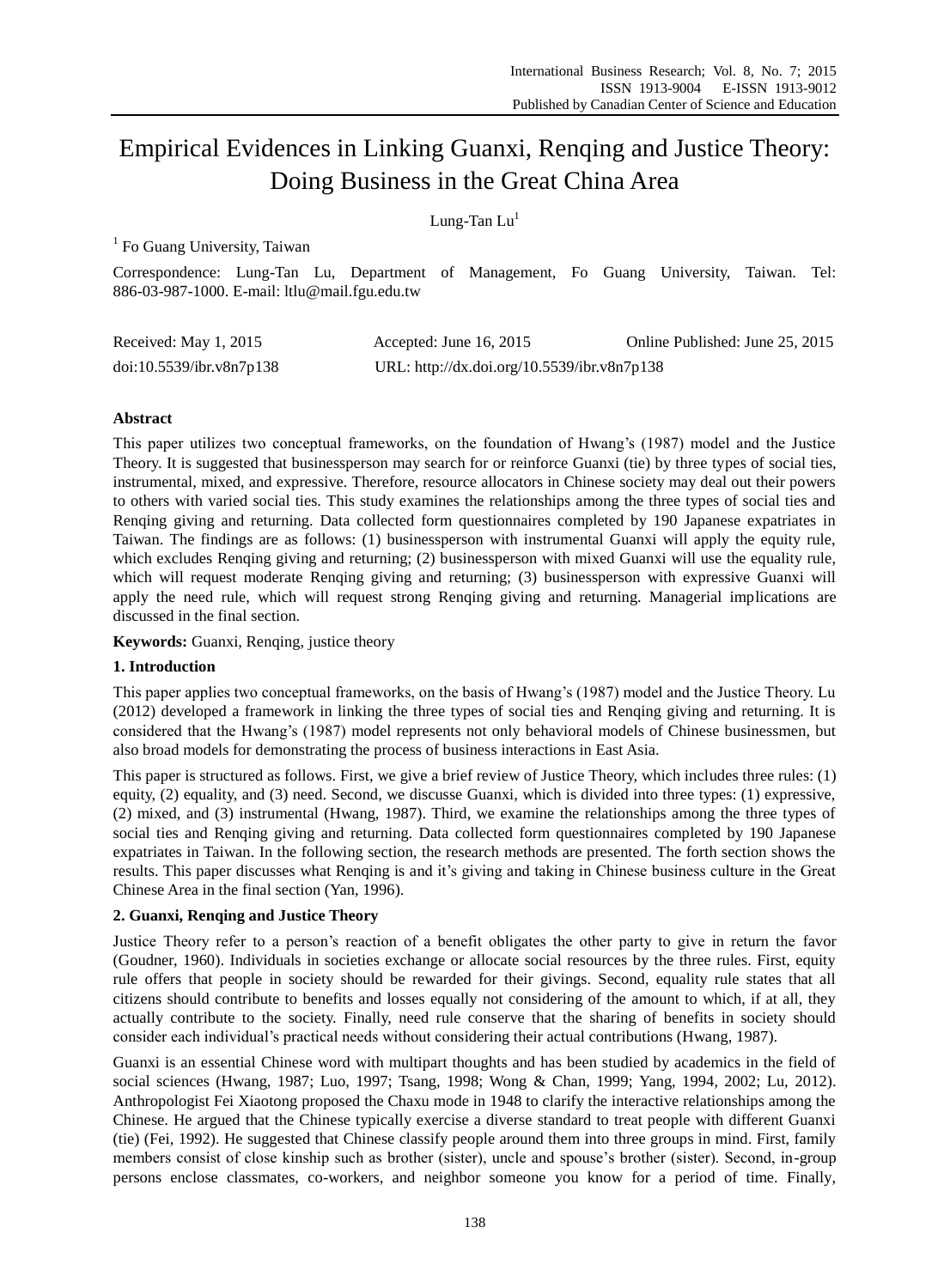out-group persons include strangers and (or) somebody you know just for days (Yang, 1994; Tsui & Farth, 1997, Leung et al., 2008).

In traditional Chinese society, social relationships are like ripples. There are lots of circles from a Chinese within his or her society. If we take the ripple as three circles, the inner circle will be his or her family. Individuals within this circle use the need rule. The middle circle includes relatives, classmates, neighbors, and close friends, all of whom use the equality rule to indulgence each other. The outside circle contains strangers, to whom the equality rule is related. For the Chinese, the equality rule applies only to strangers.

It is suggested Guanxi (tie) can be segregated into three types: (1) expressive, (2) mixed, and (3) instrumental, each of which we will deem in the context of their relationship with the Justice Theory Hwang (1987). Expressive Guanxi (tie) is a long-term and stable social relationship. The relationships between members of a core family will be the property of the expressive Guanxi (tie), which mostly satisfies each individual's need for care. However, people may also exercise the Guanxi (tie) to gain materials. In contrast to the expressive Guanxi (tie), the instrumental Guanxi (tie) refers to the social relationship between family members and individuals outer of the family, frequently strangers. For such individuals, the instrumental Guanxi is a kind of tool, which can fulfill their needs in materials, such as shoes or cars and so on. It is, as a result, quite unsteady and short-term. Between the expressive and instrumental relationship is the mixed Guanxi (tie). People within this kind of Guanxi are accustomed to each other's lives. Nevertheless, the depth and extent of the mixed Guanxi (tie) are far less than the relationship between family members. Examples of mixed Guanxi (tie) are relationships among classmates, colleagues, old customers and so on (Fried, 1969; Jacobs, 1979). People hold the three types of Guanxi at the same time within their social network. Individuals build up their social networks, which enclose very completed interactions (Jacobs, 1979; Kapferer, 1969; Mitchell, 1969). The characteristic of a social network in Chinese society is that people need to use public activities, such as eating and drinking, to maintain the mixed Guanxi. When most of the people in the society follow the interactive manner, it becomes a kind of Guanxi culture.

The concept of Renqing can be explained in there ways: (1) Renqing shows the affective reactions of an individual dealing with different situations; (2) Renqing represents a resource that an individual can give to, or accept form, other people as a gift in the course of social interaction; and (3) Renqing implies the social norms by which one has to bear with the reason of living well with other people (Gabrenya & Hwang, 1996; Chen, 2006). Renqing is also a characteristic concept in Chinese culture, in which it refers to individuals' emotional reactions when they manage different situations of daily life. These responses can be treated as a kind of resources, which can give to other person as gifts (Hwang 1987). The process of continued giving and returning generate increasing Renqing between individuals in an exchange relationship (Blau, 1964; Buckley et al., 2006; Chan, 2006; Homans, 1961; Kim & Leung, 2007).

The implication of doing Reqing means that the needs of members of a social network are fulfilled without cost or a lesser price other than through instrumental Guanxi (i.e. the equality rule). In other words, Renqing is a kind of 'resource' to give or swap among the members of a social network. From the viewpoint of Resource-Based Theory, Chinese managers may build up multiple social networks as intangible assets, which will be a firm foundation of their core competence. Once they are on their way toward becoming managerial officers in their companies, these resources will be among their most important advantages. Under the game of giving and returning Renqing, one important rule is that givers expect receivers to pay back Renqing in the future. Without such an expectation, the giving becomes a kind of donation or charity. Giving Renqing usually costs time and money or resources. Consequently, a dilemma may arise regarding Renqing if the givers do not fulfill all of the needs of members in their social networks. In western companies, managers may exercise the equity rule through their authority. However, Chinese managers also play a role as Renqing givers, who may share out resources by the equality rule (Leung & Chan 2003; Lu, 2012).

Hwang (1987) considered that the principle of giving Renqing is based upon the receiver's power or authority. As a result, members in the social networks with superior positions, more power, and greater resources may receive more Renqing. On the other hand, the members without resources are denied Renqing. For instance, as happens in Chinese society fairly often, manager A plays golf often with company boss. One day, the board of directors decides to promote a manager into the top-management team. According to the performance criteria, manager B should be in the first place. However, manager A asks the boss for Renqing. To accommodate manager A, the criteria may be adjusted to include other issues so the manager A obtains the promotion in the final. Recently, Zhou et al. (2015) examine the roles of Renqing and Guanxi as outcomes of relationship marketing investments by a sample of 218 questionnaire respondents sourcing from the database of China Purchasing Managers' Club. It is found that the Renqing and Guanxi are necessary determinants of customer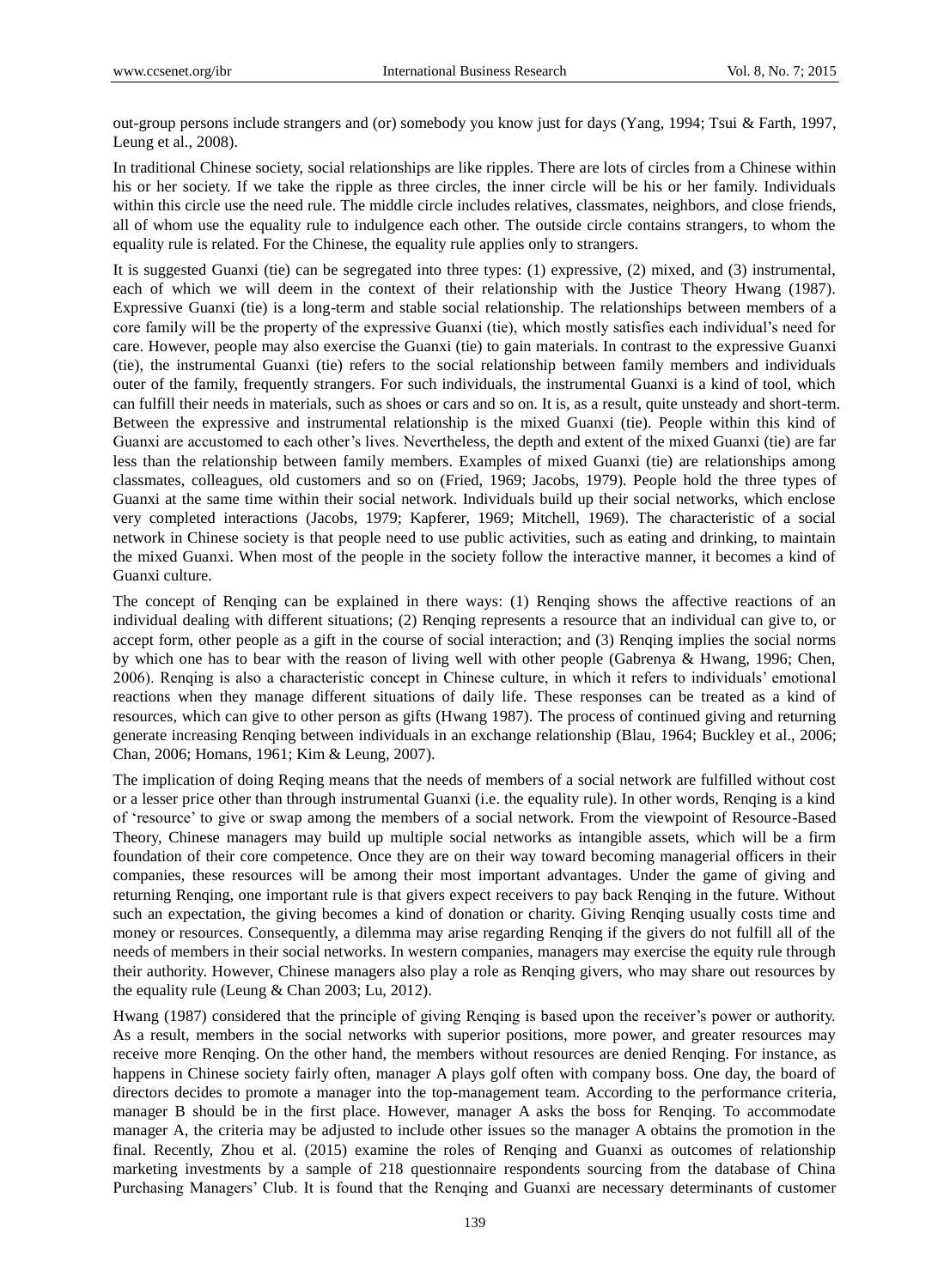#### loyalty in China.

#### **3. The Relationships among Justice Theory, Guanxi, and Renqing in the Great China Area**

Based on the theoretical expansion above, a research framework is shown in the Figures 1, and three hypotheses are stated as follow:

- H1: Businessperson with instrumental Guanxi will apply the equity rule, which excludes Renqing giving and returning in the Great China Area.
- H2: Businessperson with mixed Guanxi will apply the equality rule, which will request moderate Renqing giving and returning in the Great China Area.
- H3: Businessperson with expressive Guanxi will apply the need rule, which will request strong Renqing giving and returning in the Great China Area.



Figure 1. Relationship among justice theory, Guanxi, and Renqing

## **4. Methods**

The hypotheses were tested using data collected from the samples of Japanese managers in Taiwan. Judgmental sampling procedure was applied (Judd et al., 1991). A number of 1214 questionnaires were mailed to the Japanese expatriates in Taiwan. This survey was followed up by one reminder as a result of limited time and costs. 205 useful questionnaires were collected (a return rate of 16.89%), of which 190 are used in the analysis (an utilizable return rate of 15.65%).

Variables of Guanxi and Renqing were measured by previously developed multi-item scales. Following Ang and Leong (2000), we measured three types of Guanxi by 9 questions. Second part of the questionnaire measures Renqing, which includes 3 questions developed by Leung and Chan (2003). Each of the questions in the questionnaire is answered on a 7-point Likert scale from  $1 =$  strongly disagree to  $7 =$  strongly agree. The questionnaire was adopted in an English version originally and then translated into Japanese and Chinese versions. Back-translated method was used in order to ensure item equivalence across the cultures (Usunier, 1998).

#### **5. Results**

The correlations and descriptive statistics of the variables are presented in Table 1. The inter-correlations among the central variables of the study were all below the 0.80 value indicates there is no multi-collinearity among these variables (Hair et al., 1995).

| Variables              | X1        | X <sub>2</sub> | X3       | Mean | <b>SD</b> |
|------------------------|-----------|----------------|----------|------|-----------|
| X1: instrumental Guanx |           |                |          | 6.20 | 0.68      |
| X2: mixed Guanxi       | $.465***$ |                |          | 5.32 | 0.93      |
| X3: expressive Guanxi  | $.341***$ | $.522**$       |          | 5.09 | 0.86      |
| Y: Renging             | $.169*$   | $.395***$      | $.542**$ | 4.61 | 0.96      |

Table 1. Correlation matrix of variables (N=190)

*Note.* \*\* p < 0.01, \* p < 0.05.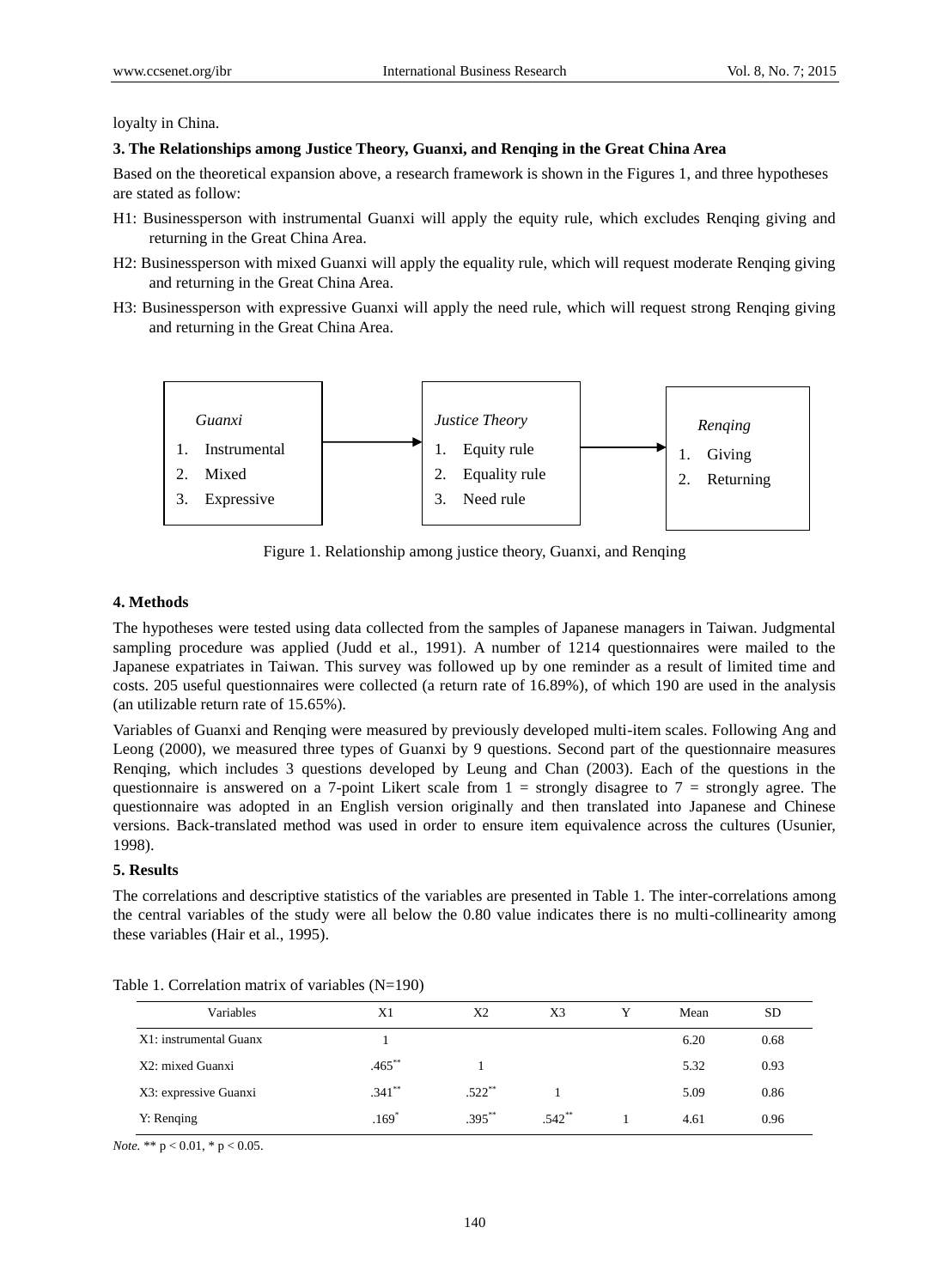Tables 1 display the correlations among the variables, means, and standard deviations for Japanese respondents. As shown in Table 2, hypotheses are all supported. Hypothesis 1 predicts that businessperson with instrumental Guanxi will apply the equity rule, which excludes Renqing giving and returning. The result shows instrumental Guanxi is not related to Renqing ( $t = -1.133$ ;  $p = 0.259$ ), H1 is supported. Hypothesis 2 states businessperson with mixed Guanxi will apply the equality rule, which will request moderate Renqing giving and returning. The results indicate that mixed Guanxi is related with Renqing giving and returning ( $t = 2.422$ ;  $p = 0.016$ ). H2 is supported. Hypothesis 3 suggests businessperson with expressive Guanxi will apply the need rule, which will request strong Renging giving and returning. The result shows support for H3 (t = 6.578;  $p = 0.00$ ).

| Variables           | $Beta(\beta)$ | t-value  | Sig.  |
|---------------------|---------------|----------|-------|
| Intercept           |               | 2.801    | 0.006 |
| instrumental Guanxi | $-0.078$      | $-1.133$ | 0.259 |
| mixed Guanxi        | 0.185         | 2.422    | 0.016 |
| expressive Guanxi   | 0.472         | 6.578    | 0.000 |

Table 2. Regressions analysis results

*Note.* Adjusted  $R^2 = 0.304$ ;  $F = 28.548$ .

#### **6. Conclusion**

This paper develops two conceptual frameworks, on the basis of Hwang's (1987) model and the Justice Theory and examines the frameworks by Japanese and Taiwanese managers. The model suggested that businesspersons may look for or strengthen their Guanxi (tie) by transforming three types of social ties. As a result, resource al-locators in Chinese society may distribute their powers to others with different social ties. Moreover, this study examines the relationships among the three types of social ties and Renqing giving and returning. Data collected form questionnaires completed by 190 Japanese expatriate and 167 Taiwanese managers in Taiwan. All the hypotheses are supported. Unexpectedly, instrumental Guanxi is negatively correlated with Renqing in the Taiwanese group. This finding indicates that businesspersons with instrumental Guanxi not only without renqing but also can damage their business interests.

An old Chinese saying says: The debt of Renqing is very difficult to return. This is true primarily because it depends upon how much and what kind of Renqing a person receives. Renqing is an abstract concept, which is difficult to measure and classify. This study builds up a conceptual framework to link Guanxi, Renqing and Justice Theory. Moreover, three hypotheses are all supported. Leung et al. (2008) suggest that expatriates doing business in China need to transfer themselves from strangers into in-group of their Chinese counterparts.

Chua et al. (2009) found that the indirect social ties appear to have a bigger role for Chinese than for American managers. Consider the case discussed above, in which A in the ABC Company received Renqing form A's classmate, B, in the XYZ Company. One day, A has to pay back B. Wong et al. (2005) utilized Justice Theory to explain employees' responses to job insecurity in the Chinese context. They argue that joint ventures (JVs) and state-owned enterprises (SOE) are characterized by different kinds of employee-employer exchange and workers respond differently to job insecurity in these different types of organizations. By a number of 548 samples, it is found that the effects of job insecurity on organizational citizenship behavior (OCB) and job performance depend on organizational types. Further research can focus on the changing process of the three kinds of Gaunxi. On the other hand, Berger et al. (2015) found that western businesspersons view Guanxi and Renqing are important when they do business with their Chinese counterparts. Can western businesspersons practice Guanxi and Renqing well when they do business in China? It may be a raising topic for scholars in the field of cross-cultural research.

## **References**

- Ang, S., & Leong, S. (2000). Out of the mouths of babes: Business ethics and youths in Asia. *Journal of Business Ethics, 28*(2), 129-144. http://dx.doi.org/10.1023/A:1006225330894
- Berger, R., Herstein, R., Silbiger, A., & Barnes, B. (2015). Can guanxi be created in Sino–Western relationships? An assessment of Western firms trading with China using the GRX scale. *Industrial Marketing Management, 47*, 166-174. http://dx.doi.org/10.1016/j.indmarman.2015.02.039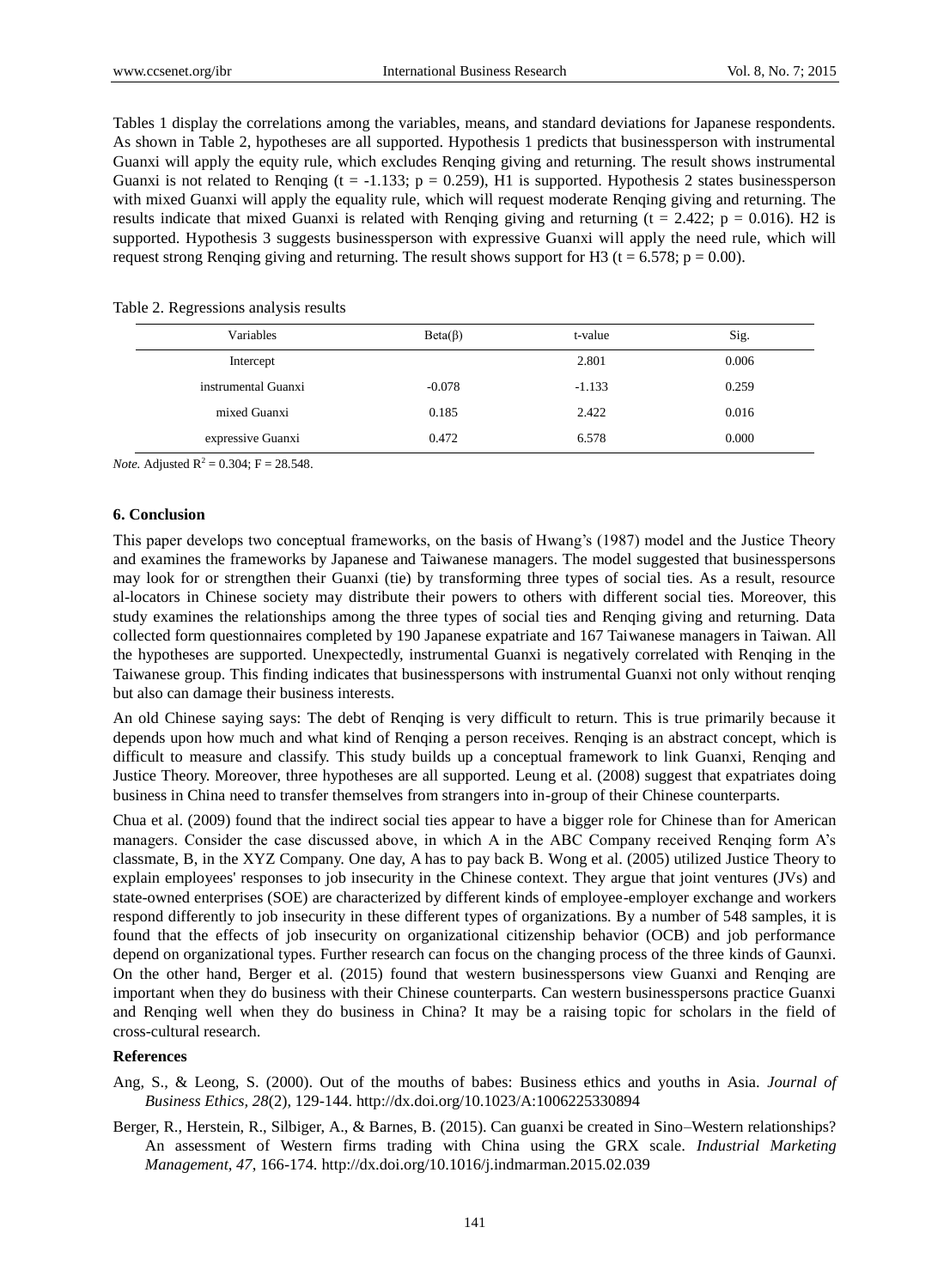Blau, P. M. (1964). *Exchange and power in social life*. NY: Wiley.

- Buckley, P., Clegg, J., & Tan, H. (2006). Cultural awareness in knowledge transfer to China—The role of guanxi and mianzi. *Journal of World Business, 41*(3), 275-288. http://dx.doi.org/10.1016/j.jwb.2006.01.008
- Chan, A. (2006). *The Chinese concepts of Guanxi, Mianzi, Renqing and Bao: Their Interrelationships and implications for international business.* Australian & New Zealand Marketing Academy (ANZMAC) Conference 2006, Brisbane, Australia.
- Chua, R. Y. J., Morris, M. W., & Ingram, P. (2009). Guanxi vs networking: Distinctive configurations of affect-and cognition-based trust in the networks of Chinese vs American managers. *Journal of International Business Studies, 40*(3), 490-508. http://dx.doi.org/10.1057/palgrave.jibs.8400422
- Fei, X. (1992). *From the soil: The foundations of Chinese society (Xiangtu Zhongguo)*. LA: University of California Press.
- Fried, M. H. (1969). *The fabric of Chinese society: A study of the social life of a Chinese county seat.* NY: Octagon.
- Gabrenya, Jr. W. K., & Hwang, K. K. (1996). Chinese social interaction: Harmony and hierarchy on the good earth. In M. H. Bond (Ed.), *The handbook of Chinese psychology* (pp. 309-321). Hong Kong: Oxford University Press.
- Hair, J. F. Jr., Anderson, R. E., Tatham, R. L., & Black, W. C. (1995). *Multivariate data analysis* (3rd ed.). New York: Macmillan Publishing Company.
- Homans, G. G. (1961). *Social behavior: Its elementary forms*. NY: Harcourt Brace.
- Hwang, K. (1987). Face and favor: The Chinese power game. *American Journal of Sociology, 92*(4), 944-974. http://dx.doi.org/10.1086/228588
- Jacobs, B. J. (1979). A preliminary model of particularistics ties in Chinese political alliances: 'Renqing' and 'Guanxi' in a rural Taiwanese township. *China Quarterly, 78*(2), 237-273. http://dx.doi.org/10.1017/S0305741000040467
- Judd, C. M., Smith, E. R., & Kidder, L. H. (1991). *Research methods in social relation.* Fort Worth, Holt: Rinehart and Winston.
- Kapferer, B. (1969). Norms and the manipulation of relationships in a work context. In J. C. Mitchell (Ed.), *Social networks in urban situation* (pp. 181-240). Manchester: Manchester University Press.
- Kim, T., & Leung, K. (2007). Forming and reacting to overall fairness: A cross-cultural comparison. *Organizational Behavior & Human Decision Processes, 104*(1), 83-95. http://dx.doi.org/10.1016/j.obhdp.2007.01.004
- Leung, T. K. P., & Chan, R. Y. (2003). Face, favour and positioning–A Chinese power game. *European Journal of Marketing, 37*(11), 1575-1598. http://dx.doi.org/10.1108/03090560310495366
- Leung, T. K. P., Heung, V. C. S., & Wong, Y. H. (2008). Cronyism: One possible consequence of Guanxi for an insider: How to obtain and maintain it? *European Journal of Marketing, 42*(1), 23-34. http://dx.doi.org/10.1108/03090560810840899
- Lu, L. (2012). Guanxi and Renqing: The roles of two cultural norms in doing business with Chinese managers. *International Journal of Management, 29*(2), 466-475.
- Luo, Y. (1997). Guanxi and performance of foreign-invested enterprises in China: An empirical inquiry. *Management International Review, 37*(1), 51-70. Retrieved from http://www.jstor.org/stable/40228387
- Mitchell, J. C. (1969). The concept and use of social networks, in social networks in urban situation. In J. C. Mitchell (Ed.), *Social networks in urban situation* (pp. 1-50). Manchester: Manchester University Press.
- Tsang, E. W. K. (1998). Can Guanxi be a source of sustained competitive advantage for doing business in China. *Academy of Management Executive, 12*(2), 64-73. http://dx.doi.org/10.5465/AME.1998.650517
- Tsui, A. S., & Farth, J. L. (1997). Where *Guanxi* matters: Relational demography and Guanxi in the Chinese context. *Work and Occupations, 24*(1), 56-79. http://dx.doi.org/10.1177/0730888497024001005
- Usunier, J. C. (1998). *International and cross-cultural management research.* London, UK: Sage.
- Wong, Y. H., & Chan, R. Y. (1999). Relationship marketing in China: Guanxi, favoritism and adaptation. *Journal of Business Ethics, 22*(2), 107-118. http://dx.doi.org/10.1023/A:1006077210425